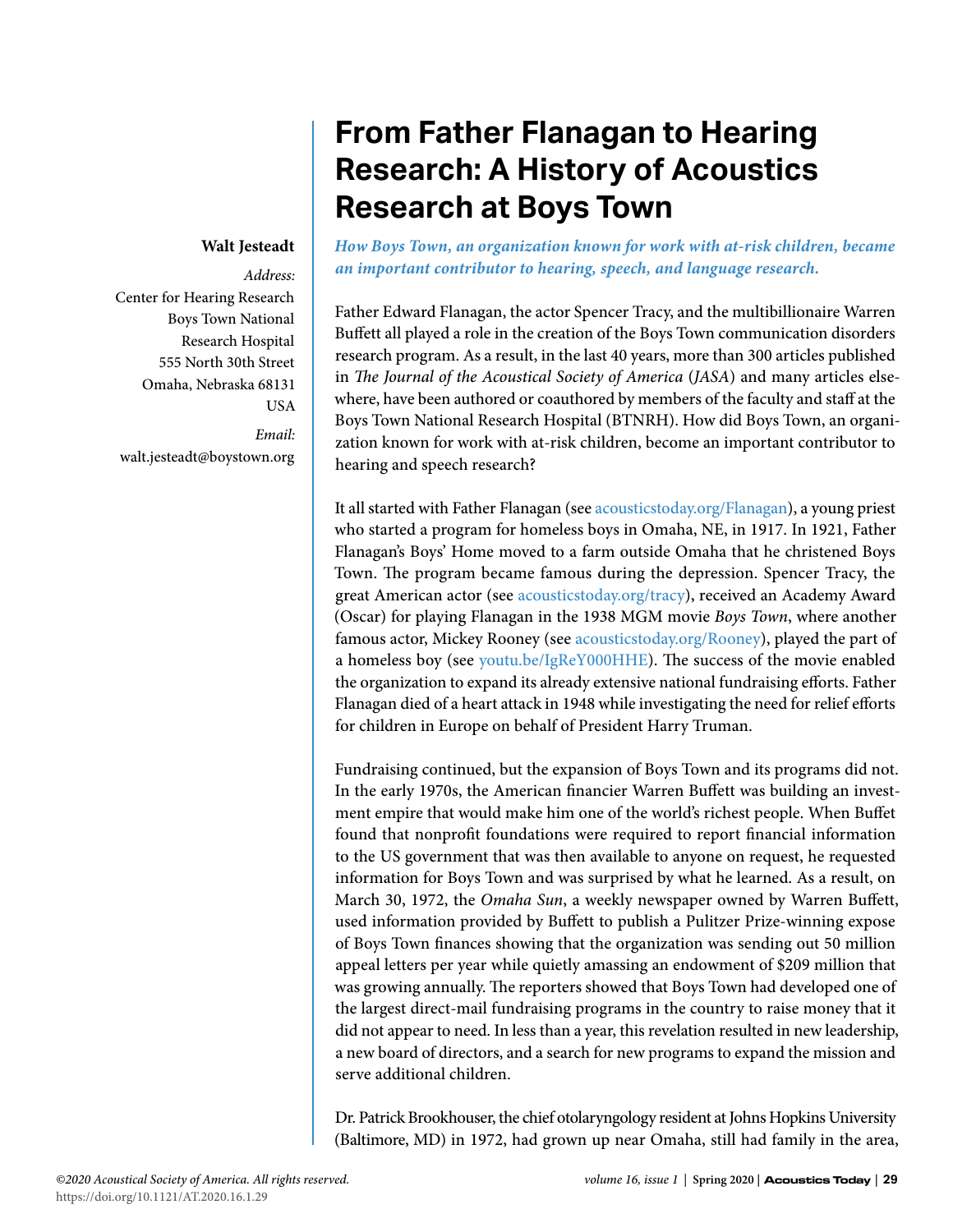and was closely following the Boys Town events. Pat's mentor, John Bordley, had hoped to develop an institute devoted to communication disorders in children in Baltimore but was unable to raise the necessary funds. Shortly after the scandal broke and with Bordley's encouragement, Brookhouser spent a weekend putting together a proposal for a Boys Town Institute for Communication Disorders in Children. In December 1972, the Boys Town Board of Directors agreed to fund the project, with \$14 million for a building and an annual budget of \$2.2 million. The name was changed in 1989 to the Boys Town National Research Hospital (BTNRH). To avoid confusion, that name is used for the remainder of this article.

### **The First Ten Years**

Brookhouser was named director of the new program at the age of 32. He had no staff or administrative experience, and the Boys Town organization had no experience in the provision of medical services, research, or obtaining federal funding. In retrospect, it is remarkable that the new venture was successful. The BTNRH succeeded, however, because it was able to recruit people for key positions who were interested in a mix of basic and clinical research, wanted to escape the administrative complexity found in universities, were attracted by the opportunity that the BTNRH afforded to build a new research-oriented institution from scratch, and were drawn to the overall mission. Many of these people were recent PhDs willing to take the risk of moving to a new institution, with many remaining at the BTNRH for their entire careers. With no history, no fixed administrative structure, no specific teaching responsibilities, and financial support from Boys Town, they were free to develop programs that maximized impact.

Brookhouser's proposal called for development of a center for the diagnosis and treatment of children with communication disorders at no cost to their families. Like all Boys Town programs, it would be nondenominational. It also included an interdisciplinary research program, with seven laboratories with an emphasis on what is now called translational research and supported by institutional funds. Most clinically oriented research programs at that time, such as the one at the Central Institute for the Deaf (St. Louis, MO), had grown out of successful clinical programs. The plan for the new center was to develop clinical and research programs in parallel with one another. The clinical programs would include otolaryngology and pediatrics, but the emphasis was on audiology, speech language pathology, learning disabilities, and clinical psychology.



*Figure 1. Boys Town National Research Hospital (BTNRH) in 2015. Left: original building. Right: a second building, the Lied Learning and Technology Center, was added in 2004 to provide space for outreach and continuing education functions and a preschool for deaf and hard-of-hearing children as well as clinical and research space for cochlear implant and speech-language programs.*

While Brookhouser completed his military service, Bordley helped assemble advisory committees and develop more detailed plans.

Senior people were recruited to organize clinical programs in audiology and speech and language disorders, including Donald Worthington from his position as Director of the Army Audiology and Speech Center at Walter Reed Army Medical Center (Washington, DC; now Walter Reed National Military Medical Center, Bethesda, MD), Noel and Arlene Matkin from Northwestern University (Evanston, IL), and Betty Jane Phillips from Kent State University (Kent, OH). The first research advisory committee included Joseph Hind, an auditory physiologist at the University of Wisconsin (Madison), Merle Lawrence, an authority on speech production and founding director of the Kresge Hearing Research Institute at the University of Michigan (Ann Arbor), and Catherine Smith, a noted auditory anatomist.

Murray Sachs, a member of the Johns Hopkins faculty in biomedical engineering and otolaryngology, was instrumental in the development of early plans for the research program but decided to stay in Baltimore rather than move to Omaha as director of research at the new institution. Joe Hind then recommended one of his postdoctoral fellows, Eric Javel as interim director of research. Like Sachs, Javel was a physiologist but his undergraduate degree from Johns Hopkins may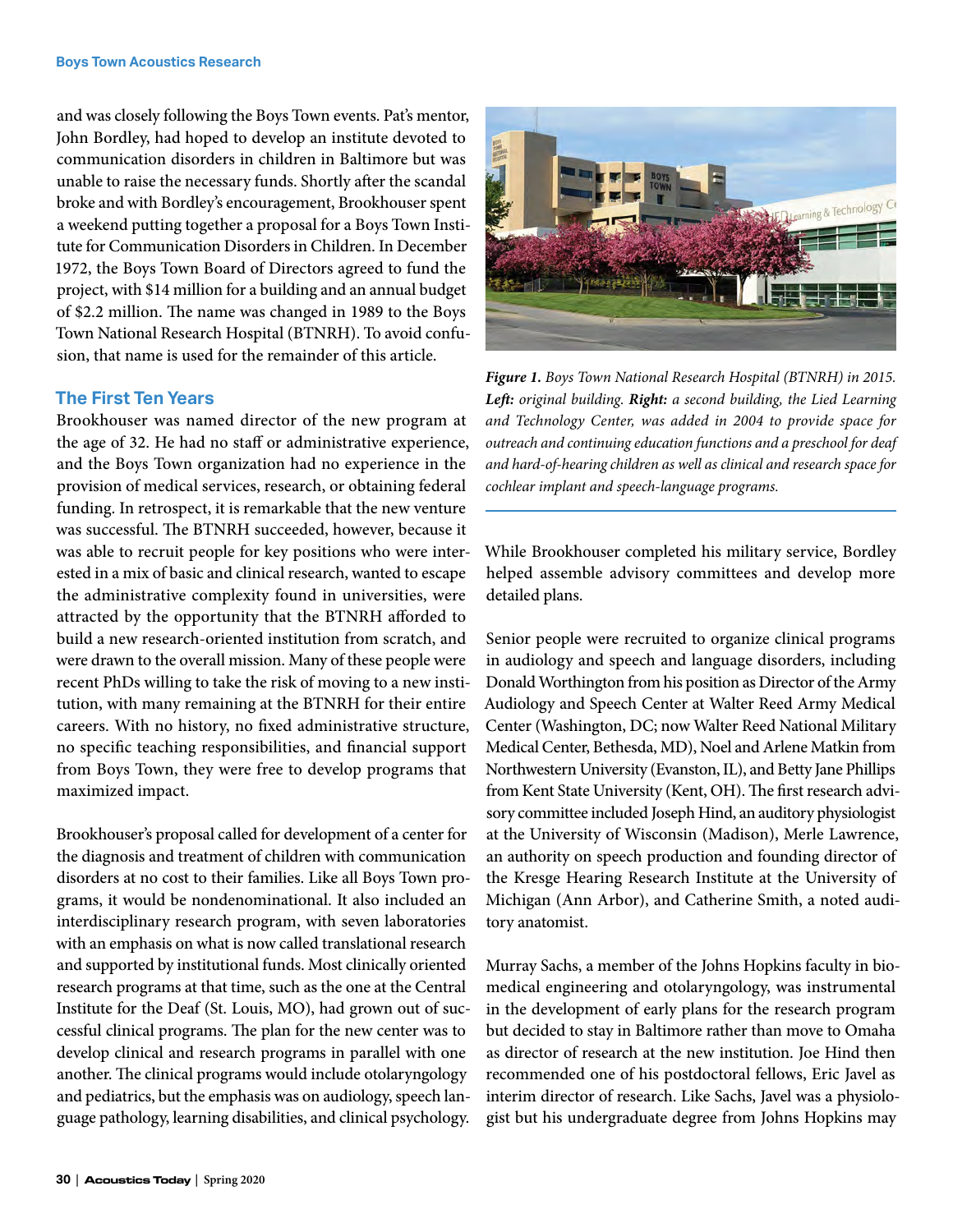have sealed the deal. Javel then recruited the author of this article, a postdoctoral fellow working with David Green, to establish a research program in psychoacoustics.

After a three-year planning period, the initial staff of the hospital moved to Omaha in 1975 and 1976, working out of temporary quarters until a new building was completed in February 1977. Because the BTNRH was a totally new institution, the building (see **Figure 1**) was designed and construction was completed before most of the staff members who would occupy the building were recruited.

The highest priorities in 1976 were to recruit a permanent research director and to obtain additional funding for the research program. Many people contributed to the initial development of the BTNRH, but the research program owes its success to Charles Watson and support from the National Institutes of Health (NIH). Watson was recruited from the Central Institute for the Deaf during the fall of 1976 and moved to the hospital as director of research in January 1977. He was instrumental in the recruitment of additional laboratory directors, the development of initial grant applications, and, most of all, in establishing the tone of the research program, including its academic orientation and high standards for performance.

In 1976, the NIH announced a new initiative for institutions currently without NIH funds to provide three years of research start-up funds with a total budget of \$300,000. They invited applications in any area of research supported by the NIH and planned to award four such grants. Watson and the other early members of the research staff submitted an application for the March 1, 1977, deadline, only a month after they had moved into the new building. It was the first application for federal funds submitted by the Boys Town organization.

The application was funded with a start date of December 1, 1977. It provided operating funds for the existing laboratories, funds for equipment, and initial operating funds for new laboratories in communication engineering, neuroanatomy, and speech/language, with support for senior salaries guaranteed by the BTNRH. Recruitment of additional staff was initiated during this period and the day that word of funding was received from the NIH, Richard Lippmann accepted the position in communication engineering and W. Bruce Warr accepted the position in neuroanatomy. Ronald Netsell later accepted the speech/language position, joined immediately by Raymond Kent.

NIH approval and support for the new research program provided validation that was critical in an organization with no prior experience in research. In addition to the funding, the positive external review of grant applications provided strong feedback to the Boys Town organization regarding the value of the proposed work. It also provided individual laboratory directors the freedom to pursue research topics of great interest to their peers on grant-review panels that might have been difficult to explain to the Boys Town Board of Directors.

Richard Lippmann and Bruce Warr arrived in 1978. Lippmann was interested in the development of new algorithms for hearing aid signal processing, whereas Warr had done seminal work to map the efferent innervation of the inner ear. Ron Netsell and Ray Kent moved from the University of Wisconsin the following year to establish a speech physiology laboratory (see **Figure 2**). By the end of 1978, Javel, Jesteadt, Watson, and Warr had all obtained NIH funding for their research programs, an excellent electronics shop and other research infrastructures had been developed, and the BTNRH had hosted a national research conference combined with a meeting of the Committee on Hearing and Bioacoustics of the National Academy of Sciences (Brookhouser and Bordley, 1980). William Kimberling also joined us that year to develop one of the first research programs in the area of the genetics of hearing loss. Kimberling went on to do pioneering work at the BTNRH on the identification of genes causing Usher syndrome, the leading cause of combined deafness and blindness in developed countries (Kimberling and Möller, 1995).

*Figure 2. Left to right: Charles Watson, Richard Lippmann, and Raymond Kent discussing the acoustics of the vocal tract, 1980.*

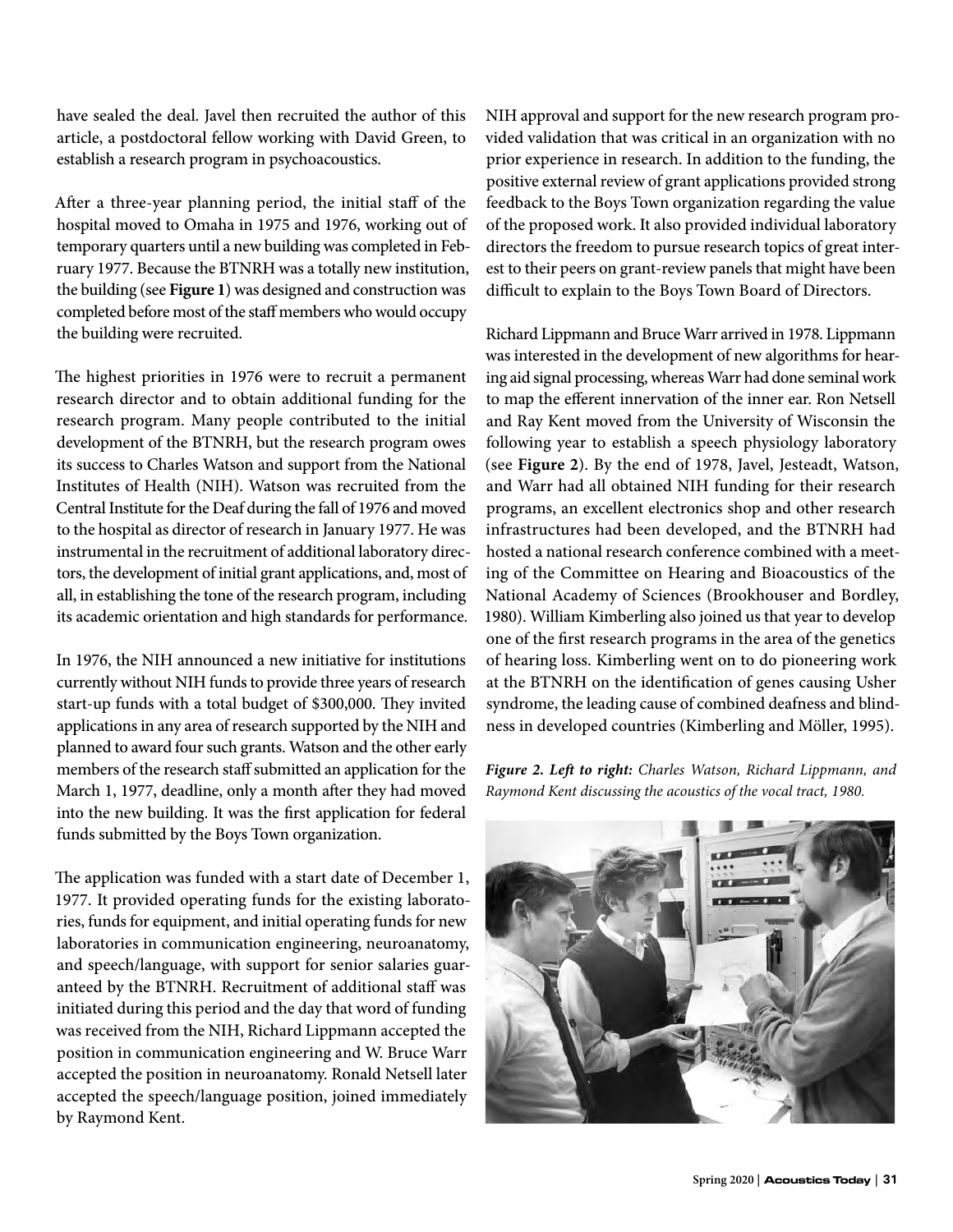The initial growth phase of the research program ended in 1983, when Watson moved to Indiana University (Bloomington). By that time, there were 18 independent laboratories and important elements of the research program were in place.

## **Scope of the Research Program**

Brookhouser's initial proposal assumed that the seven laboratories would cover a wide range of disciplines, which is evident in a long history of contributions to neurochemistry, molecular genetics, and biophysics at one extreme and education of deaf children and language development at the other. The emphasis in this review is on work in areas directly related to acoustics as evidenced by publications in *JASA*, but the existence of research efforts in these other areas certainly contributed to the success of the portions of the research program described here and to the impact of the research program as a whole.

Brookhouser himself made important contributions to academic otolaryngology, but the BTNRH was not in a position to recruit many academically oriented physicians because it lacked the caseload and residency programs found in large academic medical centers. And although the research program was heavily focused on hearing for many years, it has recently expanded into language disorders, functional magnetic resonance imaging (fMRI) studies of neurobehavioral development, and related areas.

#### **Translational Research**

Most of the laboratory directors recruited in the initial years came from basic research backgrounds and continued to pursue work in those areas at the BTNRH. At that time, NIH and National Science Foundation (NSF) grant-review panels funded more basic research than clinically oriented research and there was less interest nationally in what is now called translational research that extends laboratory work to the clinic. That was a major goal of the BTNRH, however; so in that sense, we were ahead of the times. Despite the institutional goal, it was difficult to bridge the gap between the research laboratories and the clinics, a problem confronted by many other research programs. Researchers and clinicians met to discuss interesting patients seen in the clinic, but there was little actual research collaboration. This changed in the early 1980s as a result of the recruitment of additional staff.

Turnover in the audiology clinic in 1981 resulted in recruitment of two recent graduates of the University of Iowa (Iowa City), Pat Stelmachowicz as coordinator of audiology and



*Figure 3. Left to right: Walt Jesteadt, Mary Pat Moeller, Patrick Brookhouser, Pat Stelmachowicz, and Michael Gorga in the BTNRH lobby, 2012.*

Michael Gorga as head of a human sensory physiology laboratory, with the responsibility for clinical evoked-potential testing as well as research. Stephen Neely joined the research program in 1982 as head of the communication engineering laboratory, the position initially held by Richard Lippmann. Neely had developed the first model of cochlear mechanics that included active elements. Donna Neff joined the research program in 1983. Mary Pat Moeller came to the BTNRH as a master's level clinician in 1978 but became involved in research in the early 1980s and later received a PhD from the University of Nebraska-Lincoln. In 1994, she became director of our speech, language, and aural habilitation programs, where she provided strong research leadership for these clinical programs. This core group of Jesteadt, Stelmachowicz, Gorga, Neely, Neff, and Moeller remained at the BTNRH for their entire research careers and along with Douglas Keefe, a late arrival in 1995, formed the backbone of the hearing research program (see **Figure 3**).

#### **Examples of Significant Research Contributions**

The BTNRH research program has been broad from its inception and has made important contributions in many areas. One example concerns contributions to the advent of universal newborn hearing screening in the 1990s (Brookhouser, 2002). Newborn hearing screen was made possible by the development of methodology and normative data for objective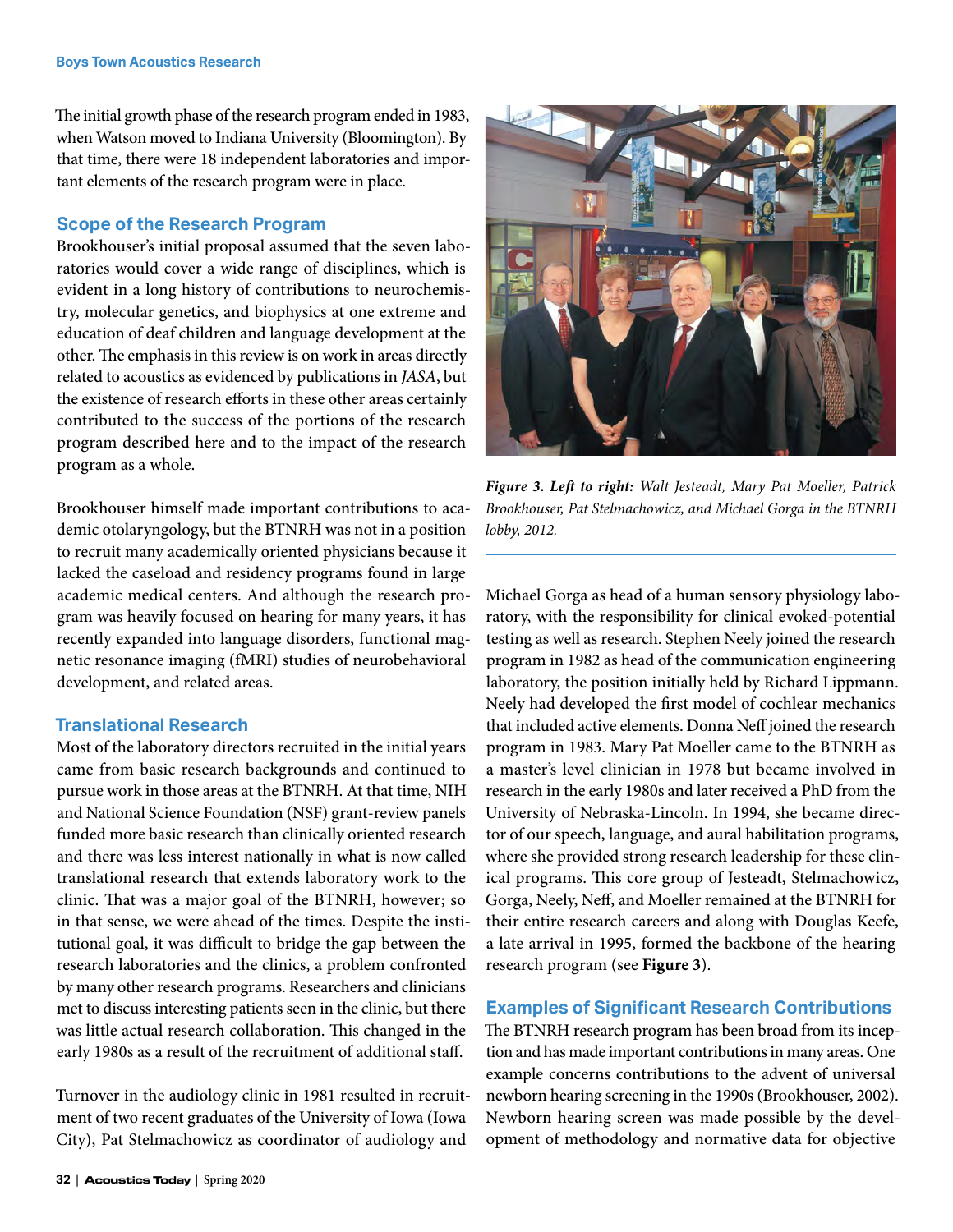measures of hearing based on auditory brainstem responses (ABRs) and otoacoustic emissions (OAEs). The initial goal of the work in Gorga's laboratory beginning in the early 1980s was to demonstrate and improve the accuracy with which the pure-tone audiogram could be predicted from the ABR, an evoked potential generated by the peripheral auditory system, used as a measure of hearing in newborns and others who were unable to be tested behaviorally. To develop normative data that could be used clinically, Gorga focused on calibration issues and the collection of large sets of data from infants and young children including infants who graduated from an intensive care nursery.

At the same time, Neely began working with Susan Norton, a BTNRH postdoctoral fellow at the time, to obtain data on click-evoked and tone burst-evoked OAEs, low-level acoustic signals recorded in the ear canal generated by the cochlea in response to acoustic stimuli (Norton and Neely, 1987). OAEs had recently been discovered by Kemp (1978) and provided Neely with a convenient source of data that could be incorporated into his models of cochlear responses. One of the major issues at that time was whether OAE-response latencies were too long to be accounted for by cochlear mechanics.

To answer the question, Neely and Gorga combined forces on a project that compared the latency of ABR and OAE responses with that of tone-burst stimuli (Neely et al., 1988). They noted that OAE responses could be modeled as having twice the latency of ABR responses, if one assumed that the ABR response consisted of a peripheral component that varied with frequency and intensity and a central component that was independent of both. It was not widely understood at the time, however, that the cochlear traveling wave moved more quickly at higher intensities, making it important to compare OAE and ABR latencies at the same level. It was also not widely accepted that cochlear latencies are longer in humans compared with other species typically used in hearing research.

The collaboration between Gorga and Neely began in earnest following an internal seminar in 1987 where Gorga described click-evoked ABR data from 1,120 infants and children ranging in age from 32 weeks gestational age to 3 years of age. After the presentation, Neely asked if he could reanalyze the data, and a few hours later, he came into Gorga's office, put two figures and an equation on his desk, and stated that the data proved that the cochleas of humans are mature at birth. The key figure is shown here in **Figure 4**, where Neely was able to fit the data for four presentation levels with an exponential

equation that assumed that the effects of level and age were independent of one another. Neely argued that the latency of the central component was independent of the intensity but decreased with age, completely accounting for the effect of age in the data. The latency of the peripheral component decreased with intensity at the same rate at all ages. Gorga was stunned by the significance of this analysis because the status of the cochlea at birth was hotly debated at the time. The resulting paper by Gorga et al. (1989) was one of 74 of their joint publications in peer-reviewed journals, 48 of which appeared in *JASA*.

Research in Gorga's laboratory then shifted to collection of OAE data, specifically distortion-product otoacoustic emissions (DPOAEs), where the stimulus consisted of two closely spaced tones and the emission was recorded at the frequency of a combination tone, typically a frequency twice the lower stimulus frequency minus the higher frequency  $(2f_1 - f_2)$ . DPOAEs had the advantage of providing frequency-specific data while allowing the separation of the stimulus from the emission in ear canal recordings. In a series of papers, Gorga, Neely, and colleagues determined optimum stimulus parameters for the generation of DPOAEs and published DPOAE data that provided a framework for interpreting DPOAEs in the clinic (Gorga et al., 1993, 1997). As part of this work,

*Figure 4. Auditory brainstem response (ABR) wave V latency as a function of age can be described by the same exponential function at all stimulus presentation levels. Wave V latency = 4.89 + 4.46*e*−0.0318a + 5.31*e*−0.0251i, where a is conceptional age in weeks and i is the level in decibels (HLn), where 0 dB HLn is equivalent to a peak sound pressure of 30 dB re 20 μPa. After Gorga et al., 1989, Figure 5.*

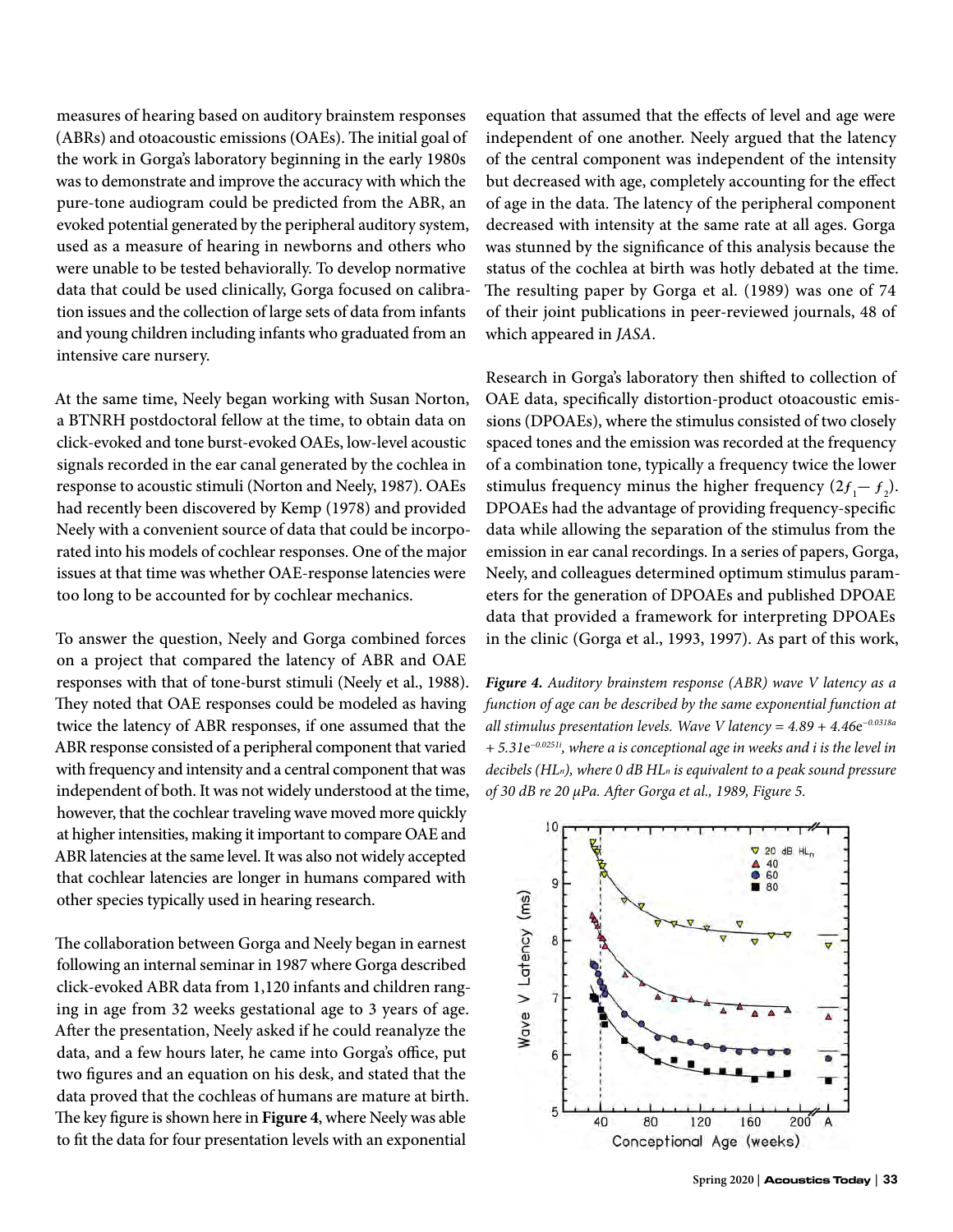the BTNRH participated in the planning and execution of a multicenter study to determine the accuracy of a combination of ABR and OAE measures in universal newborn hearing screening (Norton et al., 2000). The study resulted in the recommendation of the two-stage screening process, starting with OAEs and followed by an ABR in those infants who fail the OAE screening, that is used in most universal newborn hearing screening programs today.

In the course of the multicenter newborn hearing screening study, Douglas Keefe expressed an interest in moving to the BTNRH to pursue work on the clinical applications of his measures of middle ear transfer functions. Keefe had developed a system for making wideband reflectance measurements in human ears that is capable of assessing forward and reverse pressure contributions in the ear canal in response to clicks (Keefe, 1997). A pressurized version of the test resulted in a new and significantly improved version of tympanometry that provided reflectance data over a wide range of frequencies. Work at the BTNRH demonstrated that reflectance measurements were accurate in predicting conductive hearing loss in children classified as having otitis media with effusion (Keefe et al., 2012). Wideband reflectance measures were an important contribution to newborn hearing screening because fluid in the newborn middle ear accounts for a high percentage of the false positives encountered in OAE and ABR screening. In collaboration with others, Keefe demonstrated this utility in a large-scale study of well babies before their hospital discharge (Sanford et al., 2009). The potential impact of these observations in terms of health-care costs cannot be overstated.

The advent of universal newborn hearing screening in the 1990s revolutionized pediatric audiology and aural habilitation by greatly reducing the age at which hearing loss was identified. In addition to the work by Gorga, Neely, and others on the methodology for hearing screening, others at the BTNRH were involved in groundbreaking research on the treatment and consequences of hearing loss in newly identified infants and children.

Patricia Stelmachowicz and colleagues demonstrated the importance of amplification at frequencies above 4 kHz for speech and language development in infants and children with hearing loss (Stelmachowicz et al., 2001, 2004). The data are shown in **Figure 5**. At that time, results suggested that high-frequency gain would not improve and might actually degrade speech recognition in adults with hearing loss, by far



*Figure 5. Speech perception accuracy improves with bandwidth out to 9 kHz for female and child talkers. NH, normal hearing; HI, hearing impaired. From Stelmachowicz et al., 2001, Figure 3.*

the largest segment of the hearing aid market. Little thought, however, had been given to the fact that high frequencies that were not transduced by hearing aids carried information about fricatives that marked plurals in English, an important factor in language development and in speech production by children with hearing loss. Work by Stelmachowicz and her colleagues had a major impact on hearing aid design and fitting for the pediatric population.

Mary Pat Moeller took the lead in longitudinal studies exploring the consequences of infant hearing loss on a range of child and family outcomes. She codirected with J. Bruce Tomblin a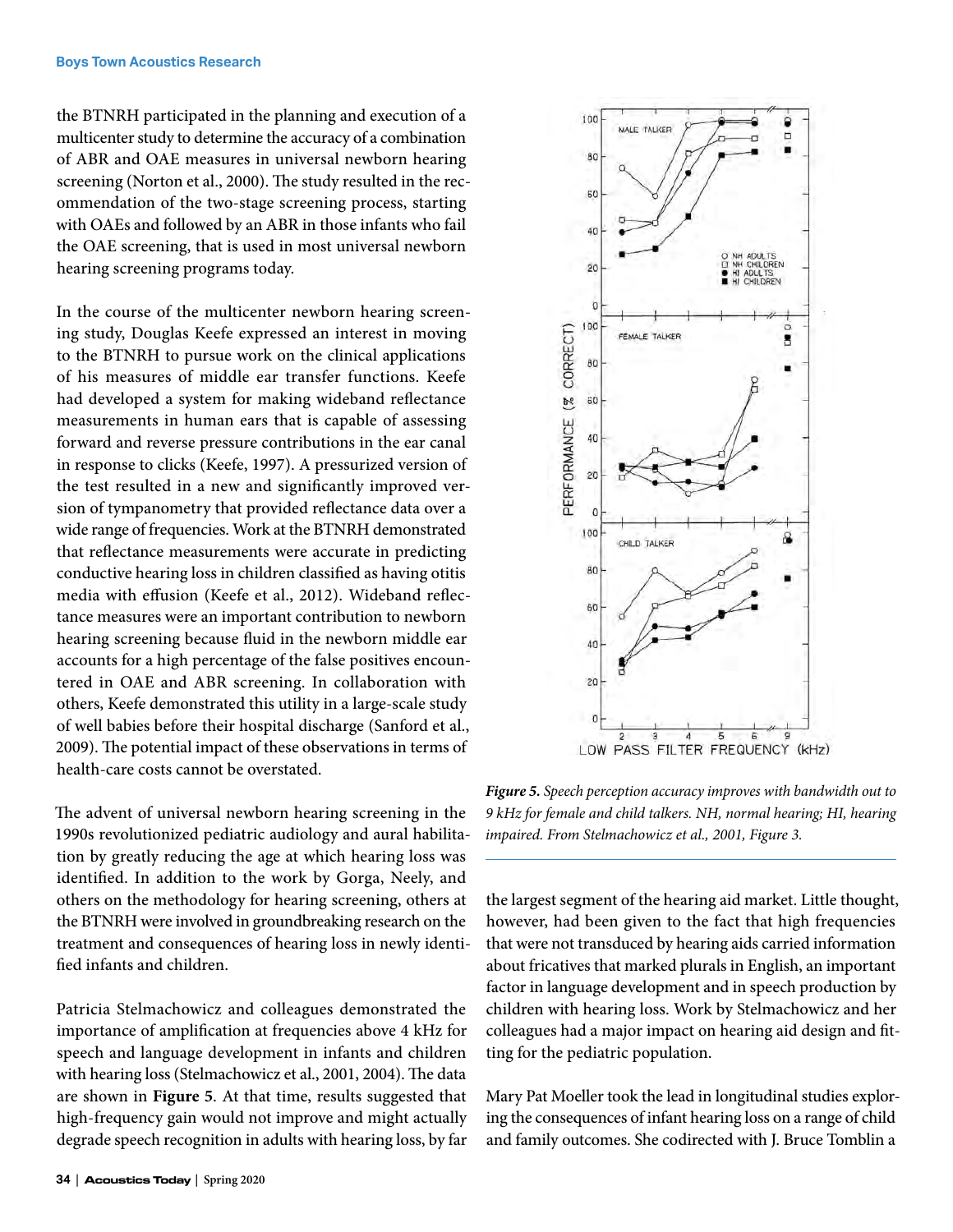multicenter study in collaboration with colleagues at the University of Iowa and the University of North Carolina at Chapel Hill. This work demonstrated the impact of early hearing aid fitting and use on linguistic and academic development over a 10-year period in a large group of children who were hard of hearing compared with normal-hearing age-mates (Moeller and Tomblin, 2015; Tomblin et al., 2015; see [ochlstudy.org](http://ochlstudy.org)).

The BTNRH faculty have also made important contributions to research on cochlear implants as well as basic research on psychoacoustics and on speech perception. Work on cochlear implants was begun by Robert Shannon (Shannon, 1989) and continued by Michelle Hughes (Hughes and Stille, 2009) and Monita Chatterjee and Adam Bosen (Bosen and Chatterjee, 2016). Much of this work relied on methodology developed in the psychoacoustics literature. Examples of BTNRH contributions in that area include work by Stelmachowicz on the growth of masking in listeners with hearing loss (Stelmachowicz et al., 1987), by Neff on informational masking (Neff, 1995; Leibold and Neff, 2007), and by Huanping Dai on pitch perception (Dai, 2000). The author has worked on a number of psychoacoustics topics ranging from forward masking (Jesteadt et al., 1982) to loudness summation (Jesteadt et al., 2019). BTNRH publications on speech perception have ranged from work by Susan Nittrouer (2001) on phonetics to more recent work by Buss, Leibold, and colleagues (2017) on the effects of masking on speech perception by children.

# **Recent Developments**

Many people contributed to the BTNRH research program over the years, but by 2010, there was concern that several members of the long-term core group would be retiring at about the same time, without obvious replacements available for key leadership positions. The BTNRH had always been most successful at recruiting people early in their careers, and many of those people had moved to positions in universities. We had not recruited an established, midlevel researcher since Keefe joined the staff in 1995. Several of our more recently recruited early-career people were not successful in obtaining external support for their research programs, and it was also unclear who would eventually replace the BTNRH founding director, Patrick Brookhouser, or how that transition would be handled.

Much of this uncertainty was resolved over the next few years. Pat Brookhouser died unexpectedly in the fall of 2011 and was replaced by our long-term hospital administrator who continued the strong institutional commitment to the research

program. Monita Chatterjee moved her well-established cochlear implant research program to the BTNRH in 2012, attracted by the availability of cochlear implant patients and freedom from teaching and other university duties, the same factors that drew scientists to the BTNRH in its early years of development. In 2014, the BTNRH received NIH funding for a center of excellence in research related to perception and communication in children. The new funding provided support for several of our early-career investigators and a mechanism for recruiting and supporting additional scientists over the coming years with the goal of expanding the research program into new areas. In 2015, we were able to recruit Lori Leibold, a former BTNRH postdoctoral fellow, to return as director of the NIH-funded center as well as of our Center for Hearing Research. Her interests in auditory development (Leibold et al., 2019) made her an excellent fit for both positions. In 2017, Ryan McCreery, who had established an independent research program at the BTNRH in 2011, was appointed as director of research. McCreery in turn led the effort to recruit Karla McGregor as a successor to Mary Pat Moeller, with the goal of developing a program in developmental language disorders, with six additional positions to be filled over the next few years. In 2019, G. Christopher Stecker moved his spatial hearing research program to the BTNRH and is in the process of equipping a new anechoic chamber that will be an important core resource for the hearing research program.

Because we now have a better understanding of the peripheral auditory system than we did in the early days of the BTNRH, the emphasis in the recent expansion of the research program has shifted to work on perception in more complex auditory environments (e.g., Leibold et al., 2019) and the contributions of memory and executive function to development of speech and language. This is now one of the few programs to have NIH-funded research on both peripheral and central mechanisms, evaluating both hearing aids and cochlear implants, in both children and adults. After 48 years, the BTNRH research program in hearing, speech, and language continues to grow and to have a major impact on the diagnosis and treatment of communication disorders in children.

# **Acknowledgments**

This description of research at the Boys Town National Research Hospital (BTNRH) benefitted from careful editing by Monita Chatterjee, Michael Gorga, Dougal Keefe, Lori Leibold, Mary Pat Moeller, Stephen Neely and Arthur Popper. Skip Kennedy and Marcin Wróblewski helped with the figures.